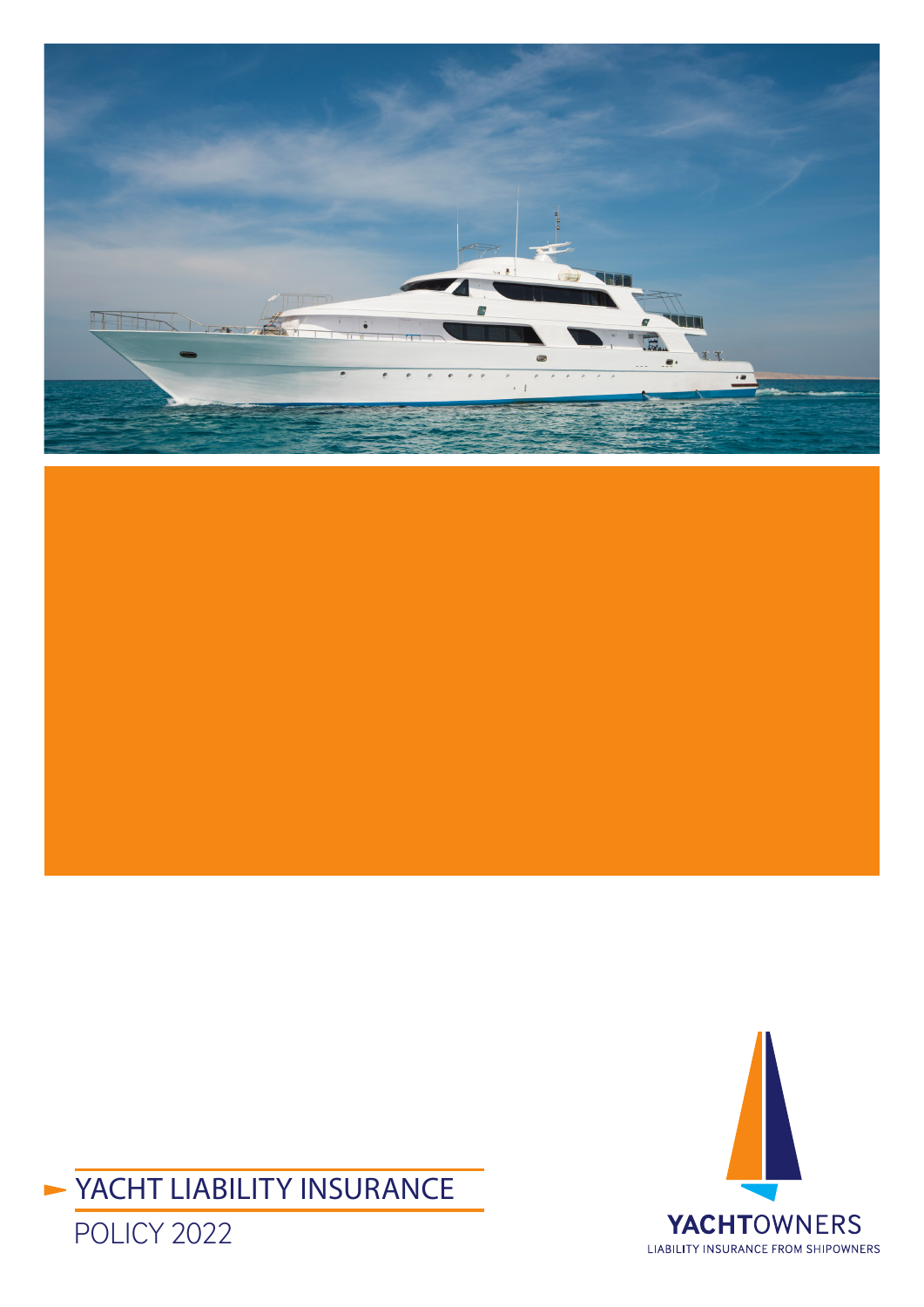# YACHT LIABILITY INSURANCE

# POLICY 2022

# Who we are

*We* are The Shipowners' Mutual Protection and Indemnity Association (Luxembourg), a marine liability insurer, protecting the interests of *Yacht* owners and operators on a mutual basis. This means that *We* operate as a non-profit making Club.

#### Your policy documentation

When *We* insure *You, You* become a Member of the Shipowners' Club and *You* will receive a Certificate of Insurance setting out the scope of cover and risks insured.

## The protection we provide

*You* can expect *Us* to respond to all marine liability *claims* made against *You*, other than those *We* list under 'What is not covered (exclusions)' and those *claims* which are unrelated to owning and operating the *Yacht We* insure for *You*. Within *Your* policy limits, the reasonable costs of investigating and defending *claims* are paid, too.

*Your* insurance extends to cover guests whom *You* allow to use *Your Yacht* by informal, non-commercial agreement provided that *Your*  professional captain remains on board and in command.

*We* cover *Your* liabilities whilst *Your Yacht* is chartered out on a *fully crewed basis*, including *claims* made against *You* due to the activities of Charterers or their guests. Cover can be extended to *Your*  charterers and charterers' guests too, as detailed under the 'Crew, Guests and Others' section of the policy.

For any *claim* to be payable it must arise from an *incident* which occurs during the period of insurance stated on *Your* Certificate of Insurance.

#### Your cover

*We* insure liability *claims* made against *You* as the owner or operator of the *Yacht* named on *Your* Certificate of Insurance. The liabilities insured include:

# Collision and property of others

*Claims* arising from collision with other vessels, whether or not contact occurs, or for loss of or damage to piers, wharves, jetties, pontoons or any property belonging to others.

*Claims* from other parties for personal injury or death which arise out of a collision.

For damage to property belonging wholly or in part to *You*, *You* shall have the same rights of recovery and *We* shall have the same rights as if such property belonged wholly to different owners.

# Contractual Liabilities and Indemnities

*We* cover contractual liabilities and indemnities for illness, personal injury, death or property damage when these relate to *Your Yacht* and concern its operation and management. This includes indemnities given to *Yacht* clubs, marinas, port or harbour authorities, boatyards and suppliers of goods and services to *Your Yacht*.

*We* will also agree to waive *Our* rights of subrogation, if this is required by the contract.

*We* also approve the use of all MYBA Charter Agreements, provided they have not been amended to increase *Your* exposure to liabilities or expenses.

This section insures liability which arises solely under contract and the limit of cover is US\$ 5,000,000 any one *incident*.

If *We* have agreed to a higher limit, this will be shown in *Your*  Certificate of Insurance.

This section does not include cover for contractual liabilities or indemnities which may appear in *crew* contracts.

#### Crew, Guests and Others

*Claims* from *Your crew*, guests or others to pay damages or compensation for personal injury, illness and death. Related medical costs and other expenses are covered, too*. We* also cover *claims* made against *Your crew* as a result of carrying out their professional duties.

Death and/or disability payments *You* provide under individually negotiated and agreed Seafarers' Employment Agreements (SEAs) or *crew* contracts so long as contractually agreed payments are reasonable and appropriate for the duties and position held by the *crew* when viewed against the prevailing compensation regime.

When *Your Yacht* is chartered out on a *fully crewed basis* and *You* notify *Us* that *You* would like *Us* to do so, *We* will extend cover to treat *Your* charterers and their guests as Joint Members and shall respond to liability *claims* made against them as a result of an *incident* occurring during their use of *Your Yacht*. *You* may notify *Us if You* wish to treat them as Joint Members before or after a *claim* occurs. This extension protects charterers or their guests against those *claims* which, had they been made against *You*, would have been *claims* falling within the scope of this insurance. Under no circumstances will *We* be liable for a larger sum than *We* would have been obliged to pay on *Your* behalf.

# Diversion costs

The *extra costs and expenses* of fuel, insurance, wages, stores, provisions, and port charges incurred in diverting and awaiting *crew* replacement whilst *Your Yacht* brings sick or injured *crew* or others ashore for urgent medical treatment, or to arrange the repatriation of dead bodies from *Your Yacht*.

## Fines

*Fines* imposed on *You* or any *crew* that *You* are obliged to reimburse for accidental escape or discharge of oil or other substances from *Your Yacht*, breach by *You* of any immigration law or regulation, and smuggling or any breach by the Master, *crew* or guests of any customs law or regulation.

## Communicable Disease on board *Your* Yacht

Additional expenses incurred by *You* as a direct result of an outbreak of Communicable Disease on board *Your Yacht*, including quarantine and disinfection expense, and the net loss to *You* (over and above *Your* expenses absent the outbreak) in respect of fuel, insurance, wages, stores, provisions and port charges.

# Inquiries and criminal proceedings

If the Managers agree in writing, or the Board of the Shipowners' Club in its discretion decides in *Your* favour, then *You* may recover the reasonable costs and expenses of protecting *Your* interests at formal inquiries into a *casualty* and the reasonable costs of defending criminal proceedings brought against *Your* captain, *crew* and agents, if *You* have a responsibility for them.

### Mitigation costs

When an event or matter arises which will or is likely to lead to a *claim* under this policy*, You* are required to take reasonable steps to mitigate the loss and minimise the amount which would be paid as a *claim*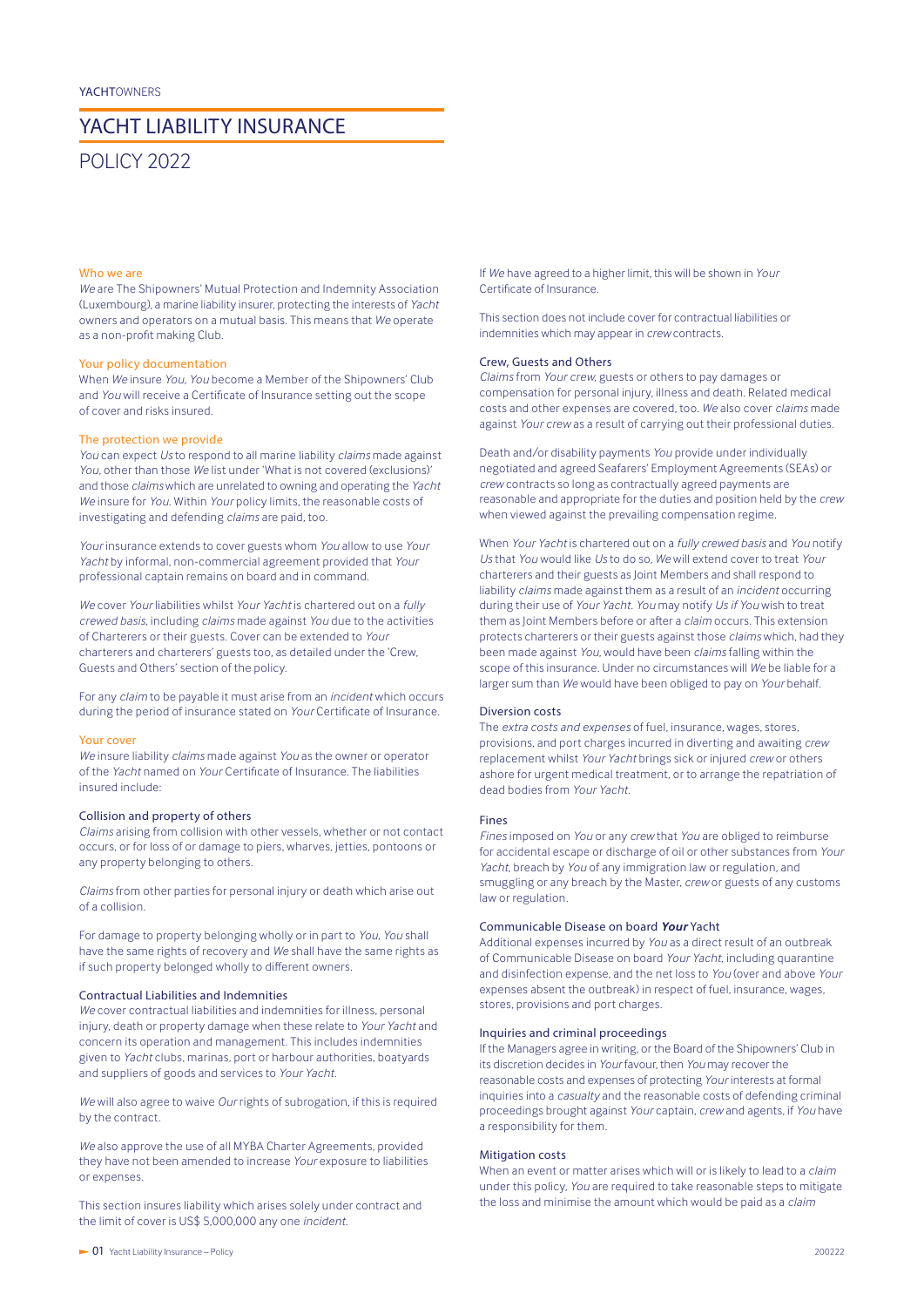under this insurance*. We* will reimburse the reasonable costs and expenses *You* incur for this purpose.

## Personal effects

*Claims* for loss of or damage to *personal effects*. The maximum amount payable for *Your crew's personal effects* will be limited to US\$ 10,000 per person, per *claim*.

# Piracy

*You* remain covered for any of the *claims* listed here under '*Your* cover' which arise following acts of piracy against *Your Yacht*. Please note *Our*  exclusion in respect of kidnap and ransom demands contained in 'What is not covered (exclusions)' – exclusion 12 below.

# Pollution and environmental liabilities

*Pollution* from *Your Yacht*, including the cost of clean up and reasonable measures taken to prevent an imminent risk of *pollution*. For damage or contamination to property belonging wholly or in part to *You*, *You* shall have the same rights of recovery and *We* shall have the same rights as if such property belonged to wholly different owners.

Damage to coral reefs and other sensitive marine environments providing these occur as a result of an identifiable event.

#### Racing cover

*We* cover sailing *Yacht*s participating in casual racing events or those organised by *Yacht* clubs, sailing associations or racing events governed by an internationally recognised sailing federation. *We* do not cover *claims* arising directly or indirectly from *Your Yacht* taking part in any other forms of racing unless *We* have agreed otherwise in writing.

### SCOPIC

*We* also provide cover for *Your SCOPIC* liabilities when salvors choose to use *SCOPIC* with the Lloyd's Open Form (LOF).

#### Special Cover

*We* may agree to provide cover against special or additional risks. The terms of any special cover will be as agreed by *Us* in writing.

## Stowaways refugees and life salvage

Costs and expenses arising from stowaways, refugees and the saving of life at sea.

# Submarines, mini subs, remotely operated vehicles (ROVs)

Provided *We* have agreed in advance in writing, then *We* cover marine liability *claims* arising out of *Your* submarines, mini-subs and remotely operated vehicles (ROVs) when the submarine, mini-sub or ROV is under the control of *You* or *Your crew.* Any loss of, damage to, and costs of raising or removing a submarine, mini-sub or ROV itself (or any part of it or any equipment on it), is excluded unless caused by a fortuitous *incident* caused by collision, stranding, explosion, fire or similar cause.

The limit of cover under this section is US\$ 5,000,000 any one *incident* and the *deductible* is US\$ 20,000 any one *incident*.

### Tenders, Toys and Watersports

*Claims* arising from the use of Tenders, Toys and/or watersports equipment are covered, providing these arise from activities connected with *Your Yacht*.

# Uninsured or underinsured vessels

If an *uninsured* or *underinsured third party* vessel is responsible for *You,*  Your crew or Your guests or others sustaining personal injury, illness, or death whilst on board *Your Yacht We* agree to meet in the first instance any medical, funeral or other expenses which are not recoverable as a result of the third party vessel being uninsured or underinsured.

The limit of cover under this section is US\$ 5,000,000 per *incident*.

# War risks

*We* pay *war risks* P&I *claims*.

The limit of *Your* cover under this *war risks* section is US\$ 500,000,000

## each *Yacht*, any one *incident*.

If *You* have no other *war risks* insurance policy in place, *Your deductible* for *war risks* P&I *claims* under this section is the *deductible* shown on *Your* Certificate of Insurance.

If *You* have purchased a *war risks* P&I policy from another insurer, *Your deductible* shall be the amount *You* can recover under *Your war risks* P&I policy with that other insurer.

# Wreck Removal

Wreck removal, marking or lighting costs which are compulsory by law, following the loss of *Your Yacht*, including *claims* for the *extra cost and expenses* of removing property which is or was carried on board*. We*  also cover voluntary *Yacht* wreck removal from somewhere *You* own or lease when no wreck removal order has been given.

The residual value of any property recovered shall be deducted or offset against *Your claim*.

### What is not covered (exclusions)

*We* do not pay *claims* for or arising from the following. These exclusions override anything to the contrary provided in *Your* insurance cover.

- 1. Bare-boat chartering. *Claims* arising from *bare-boat chartering Your Yacht* are excluded, but if *We* pay certificated claims arising from *bare-boat chartering*, *You* will reimburse *Us* in full for such claims.
- 2. Commercial diving or diving bells.
- 3. Contractual liabilities and indemnities other than those recoverable under the 'Contractual liabilities and indemnities' and 'Crew, Guests and Others' sections of *Your* Policy.
- 4. Crew claim exclusions*. We* do not pay *crew* annuities. If injured parties are entitled to receive compensation for personal injury or sickness benefits under a mandatory insurance scheme*, We* are not obliged to pay such *claims*. This exclusion applies even if *You* or the injured parties have failed to take the steps necessary to receive such entitlements*.* Except in so far as covered under 'Crew, Guests and Others', above, *We* do not pay *claims* for or arising out of disputes with *crew* over contractual liabilities or obligations*. We*  do not pay *Employment Practices liability claims*.
- 5. Cyber Risks. There is no right of recovery from the Club for claims arising in respect of loss, damage, liability or expense directly or indirectly caused by or contributed to by or arising from the use or operation, as a means for inflicting harm, of any computer, computer system, computer software programme, malicious code, computer virus, computer process or any other electronic system.

This exclusion shall not operate to exclude losses otherwise recoverable, arising under: 'What is not covered', 29.3 of your policy, or, your Bio-Chemical Extension Clause.

- 6. Deductibles, excesses, franchises or other amount(s) which *You* are required to bear under other policies.
- 7. Delay Costs and expenses which arise because *Your Yacht* has been delayed, other than amounts recoverable under the diversion costs section of *Your* policy.
- 8. Disputes over contractual liabilities or obligations; or disputes or proceedings over obstruction or interference with *Your Yacht*'s operations.
- 9. Disputes between named parties *We* do not support Members or Joint Members in dispute with each other, or *Co-Assureds* in dispute with Members or Joint Members under the same policy.
- 10. Environmental damage arising from *Your* continuing use of or presence at a coral reef or other sensitive marine environment.
- 11. Fines and penalties except those covered under 'Fines' as above.
- 12. **Illegal payments of any kind** such as extortion, blackmail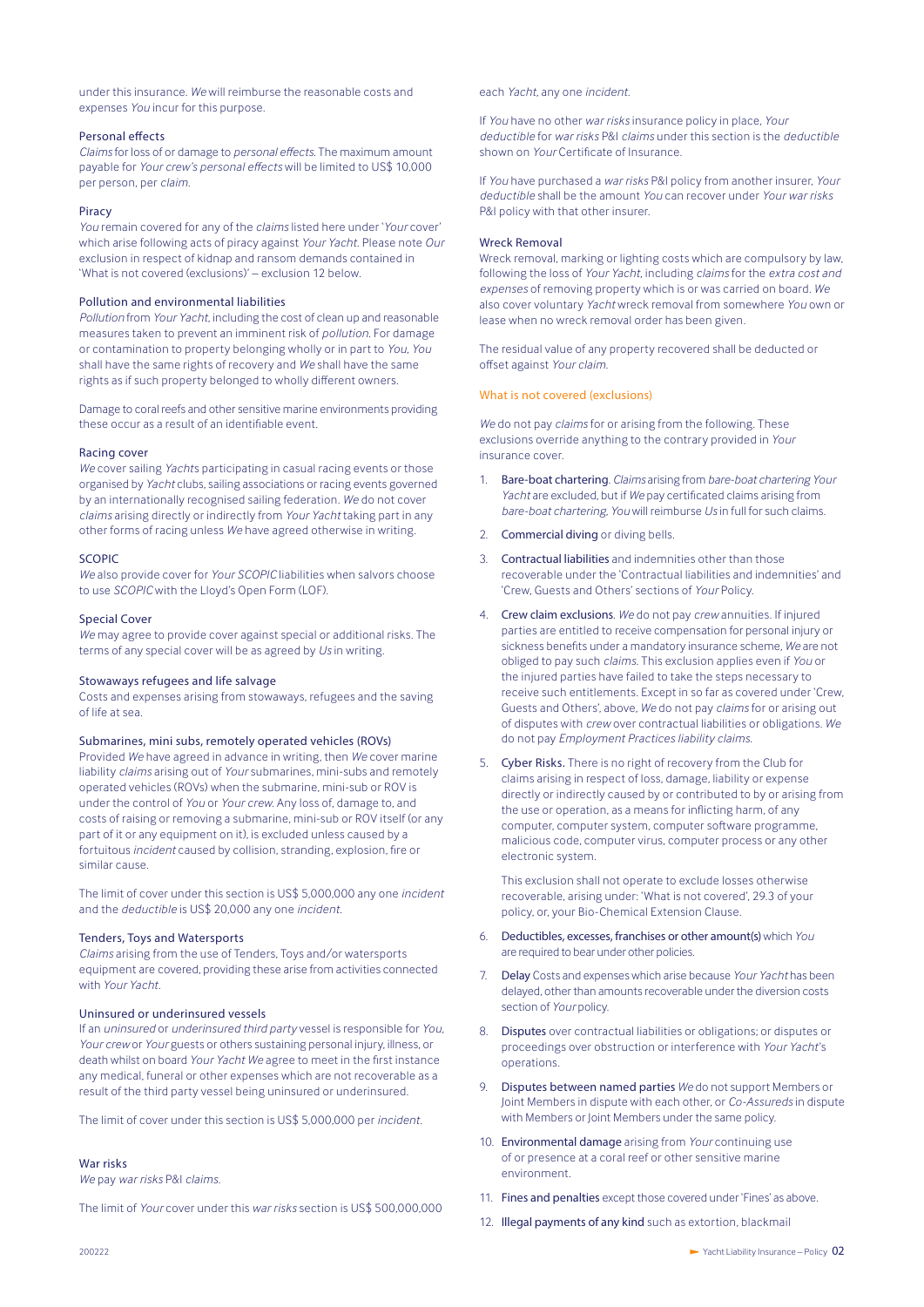or bribery or any associated costs or expenses.

13. Communicable Disease on board *Your* Yacht. Any and all liabilities, costs and expenses related to a Communicable Disease outbreak not on board *Your Yacht* except where cover is otherwise specifically set out above under any written section of '*Your* Cover', or unless it is agreed by *us* in writing.

In the event that the World Health Organization ('WHO') has determined an outbreak of a Communicable Disease to be a Public Health Emergency of International Concern (a 'Declared Communicable Disease'), *You* are not insured for any loss, damage, liability, cost or expense directly arising from any transmission or alleged transmission of the Declared Communicable Disease.

1. This exclusion will not apply to any liability where the liability directly arises from an identified instance of a transmission of a Declared Communicable Disease and where *You* prove that identified instance of a transmission took place before the date of determination by the WHO of the Declared Communicable Disease.

2. However even if the requirements of paragraph 1 are met, no coverage will be provided for any:

A. liability, cost or expense to identify, clean up, detoxify, remove, monitor, or test for the Declared Communicable Disease whether the measures are preventative or remedial;

B. liability for or loss, cost or expense arising out of any loss of revenue, loss of hire, business interruption, loss of market, delay or any indirect financial loss, howsoever described, as a result of the Declared Communicable Disease;

C. loss, damage, liability, cost or expense caused by or arising out of fear of or the threat of the Declared Communicable Disease.

3. This exclusion shall not extend *Your* cover to any liability which would not have been covered under this policy had this exclusion not been included.

Cover in any event is excluded for claims in excess of US\$ 10 million arising from any one incident.

All other terms, conditions and limitations of the insurance remain the same.

# 14. Kidnap and ransom demands or payments.

- 15. Motor vehicles. *Claims* arising from the use of mechanically powered vehicles whilst ashore, which would be recoverable under a fully comprehensive motor vehicle policy.
- 16. Nuclear risks or *claims* arising from radioactivity
- 17. Other insurances. If *You* are insured under an insurance policy from which a *claim* can be recovered for any of the sections of cover detailed above, this policy will not pay such *claims*, regardless of whether the other policy includes a provision similar to this. Examples of other insurance *claims We* would not pay include but are not limited to those which fall under policies for Aviation risks, Builders risks, General Liabilities, Hull and Machinery, Motor Vehicles, Public or Products liability, Professional Indemnity and/ or *War risks*. *We* do not cover liabilities for hull and machinery risks for which *You* would have insurance cover under a separate policy or policies, were *You* to be *fully insured* for such risks.
- 18. Own property. Loss of or damage to owned or leased property of *yours* including *Your Yacht*. This exclusion also applies to such loss of or damage when caused by the actions of *Your* charterer and/ or guests.
- 19. Personal effects of *crew*, guests or others which are cash, precious metals or stones or other objects of a rare or precious nature.
- 20. Punitive damages or exemplary damages however described, imposed by a court in the U.S.
- 21. Salvage services to *Your Yacht* or demands for general average payments and any related disputes other than amounts recoverable under the '*SCOPIC*' section of *Your* policy.
- 22. Sanctions. *We* do not pay *claims* which would expose the Shipowners' Club or its Managers to any sanction, prohibition or restriction under United Nations resolutions or the trade or economic sanctions, laws or regulations of the European Union, the United Kingdom or the United States of America, nor do *We* provide cover to or for the benefit of, or pay *claims* to or for the benefit of, any person or entity *designated* nor in relation to any vessel *designated* by any State where the Association or its Managers have their registered offices or permanent places of business or by any State being a *Major Power* or by the United Nations or the European Union. Furthermore*, We* are not liable to pay any *claim* to *You*, in full or in part, if *We* are unable to make a recovery from *Our* reinsurers in respect of that *claim*, due to sanction restrictions placed on one or all of *Our* reinsurers.
- 23. Special Cover if *We* agree to provide special cover in writing then *You* are not entitled to recover any *claim* from *Us* for any part of *Your* liability that is not recovered by *Us* from *Our* Reinsurers.
- 24. Surveys & Management Audits. Subject always to the Insurance Act 2015, unless the Board of the Shipowners' Club in its discretion otherwise decides, *We* do not pay *claims* arising after *You* have failed to comply with any of your obligations under general condition 'Surveys & Management Audits'. In no case do *We* pay *claims* which arise out of defects identified during a survey and/or management audit.
- 25. Time Bar*. We* do not pay a *claim* if *You* have not told *Us* of any event or matter which could give rise to that *claim* within one year of *Your* first knowing about it (or in *Our* view when *You* should have known of it); or if *You* do not submit to *Us* for reimbursement a *claim* within a year of having yourself settled it. *We* do not in any event pay a *claim* if *You* have not told *Us* in writing of that *claim*, within three years of the event or matter that gave rise to it.
- 26. Towing. *Claims* arising as a result of towing other vessels unless it is *Your* own *tender* or a vessel in distress and *You*  are providing emergency assistance.
- 27. Underwater vehicles. No *claim* will be covered arising directly or indirectly from the use of a submarine, mini-sub or ROV unless such vehicle is at all times operated and maintained in accordance with the manufacturer's safety guidelines and any requirements of *Your Yacht*'s flag State or Classification Society. There is no cover for *claims* arising when a guest, Charterer or a Charterer's guest is operating the submarine, mini-sub or ROV without the supervision of *You* or *Your crew* or without having been trained in accordance with the manufacturer's safety guidelines.

#### 28. Unlawful, Unsafe, Imprudent, or Unduly Hazardous

Activities Including carrying contraband, blockade running, illegal fishing, or being employed in an unlawful or prohibited activity or trade, infringement of any law, rule or regulation, or permitting any activity on board or in connection with *Your Yacht* which is unsafe, imprudent or unduly hazardous

# 29. War risks

There is no cover under the *war risks* section of *Your* cover for liabilities or *claims* for or arising directly or indirectly from any of the following:

- 29.1 any chemical, biological, bio-chemical or electromagnetic weapon; or
- 29.2 the use or operation, as a means of inflicting harm, of any computer virus
- 29.3 Exclusion 29.2 shall not operate to exclude losses (which would otherwise be covered under the terms of this policy) arising from the use of any computer, computer system or computer software programme or any other electronic system in the launch and/or guidance system and/or firing mechanism of any weapon or missile; or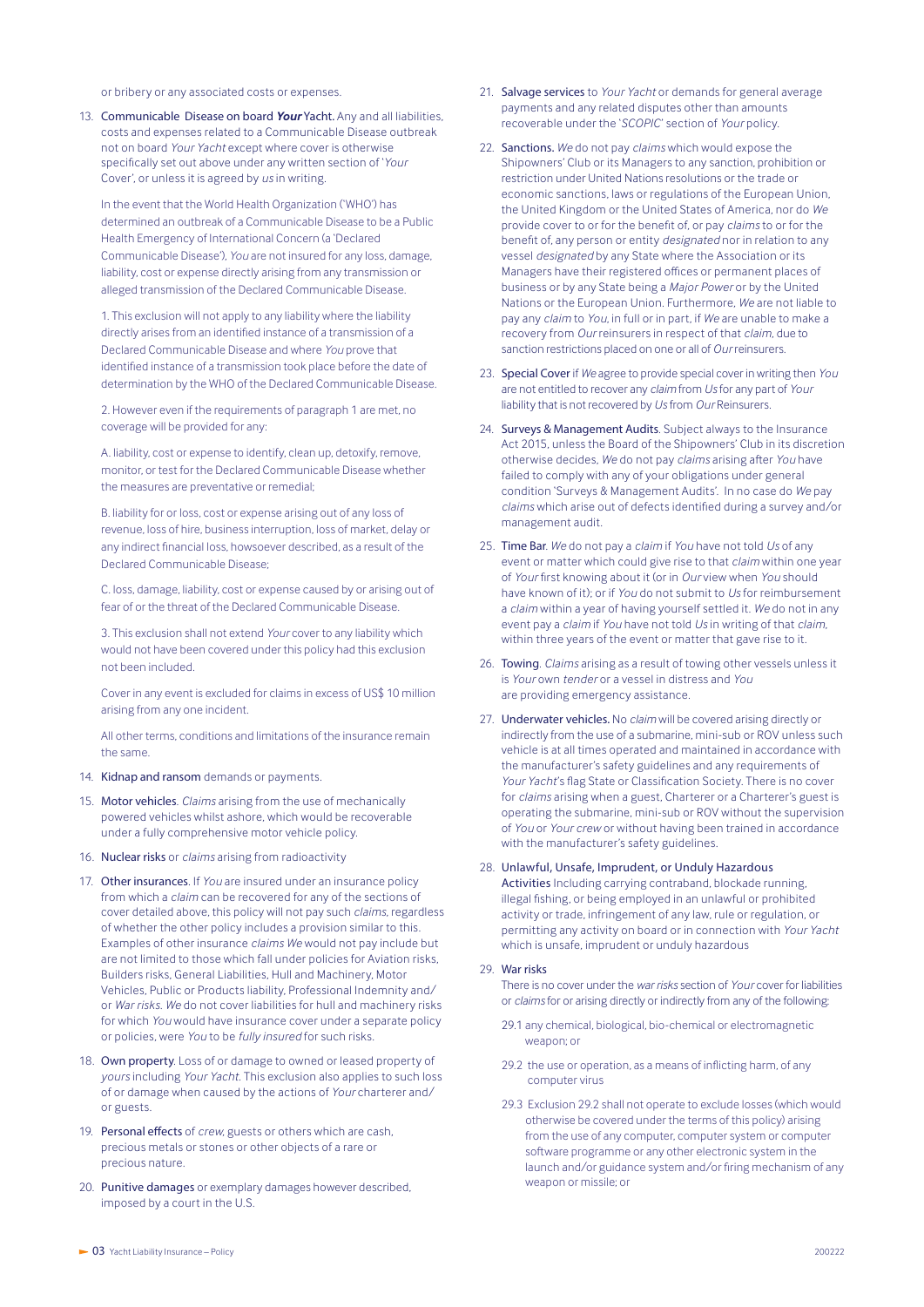- 29.4 the outbreak of war (whether declared or not) between any of the following countries: the United Kingdom, the United States of America, France, the Russian Federation, the People's Republic of China; or
- 29.5 *incidents* caused by, or contributing to, or arising out of, any event, accident or occurrence within specific ports, places, zones or areas, as *We* have notified to *You* either at the commencement of, or during the period of, *Your* policy. *We* may change, vary, extend, add to or otherwise alter these specified

ports, places, zones and areas upon twenty four hours notice given by *Us* to *You*; or

29.6 requisition for title or use.

- 30. Wilful misconduct, being an intentional act or deliberate omission done by *You* with knowledge that it will probably result in loss, or done with a reckless disregard for the probable consequences.
- 31. Wrecks caused by dereliction or neglect.

#### General conditions

#### Assignment and Subrogation

*You* cannot assign *Your* policy to any other person other than with *Our*  prior written approval.

If *We* make a payment to *You* or any Joint Member or Co-Assured under this policy, or under any Security *We* have given, and *You*, the Joint Member and Co-Assured have any rights to *claim* against a third party that are connected to the payment *We* make, then *We* will be subrogated to all of those rights to the extent of *Our* payment, including any interest and costs. *You* and the Joint Member and Co-Assured agree to take any steps that *We* reasonably require to this end.

## Claims

If a *claim* is made against *You, You* must follow the *claims* handling procedure set out at the end of this document. If *You* fail to do so *Your* ability to *claim* may be affected.

#### Classification, Certifying Authority and flag State

*Your Yacht* must comply with all statutory requirements of its flag State and SOLAS, as applicable, and maintain and comply with all requirements of the classification society or certifying authority that it had at the time *We* agreed to insure it. Subject to the provisions of the Insurance Act 2015, *We* will not pay any *claims* arising during such time as *You* have failed to comply with this general condition, even if *Your* failure to comply has not increased the risk of any loss.

#### **Complaints**

*We* take all complaints seriously. If *You* are dissatisfied with *Our*  handling of *Your claim* or any other aspect of *Your* insurance or the service *We* provide, please contact *Us. Our* complaints handling policy is detailed on *Our* website at: www.shipownersclub.com/complaintshandling-policy.

#### Deductibles

*Your* entitlement to make a *claim* is subject to the *deductible* that appears on *Your* Certificate of Insurance. If a single *incident* gives rise to a number of *claims* with different *deductibles* then the total of all *claims* will be subject to the highest *deductible* that applies to any one of the *claims*.

#### Discretionary Claims

The Board of the Shipowners' Club has discretion to pay a *claim* in whole or in part for any liabilities or expenses which are not covered under this policy or any contract that *We* have with *You*, so long as they are related to owning and operating *Your Yacht*.

## Dispute resolution

If any dispute arises out of or in connection with *Your* Policy or any contract with *Us*, then such dispute will in the first instance be referred to the Board of the Shipowners' Club for adjudication. If the Board of the Shipowners' Club decides to waive its right to adjudicate, or if it

finds against *You*, then the dispute will be referred to arbitration in London, one arbitrator to be appointed by *Us,* one by *You*, and a third to be appointed by the arbitrators. The reference to arbitration and the arbitration proceedings themselves will be subject to the provisions of the Arbitration Act 1996 and any statutory modification or re-enactment of the Act.

# Fair Presentation/Duty to provide information

If *You* are not a Consumer, *You* have a duty to make a fair presentation of the risk, by disclosing all material matters which *You* know or ought to know or, failing that, by giving *Us* sufficient information to put as a prudent insurer, on notice that *We* need to make further enquiries in order to reveal material circumstances. If *You* fail to do so *Your* ability to recover a from *Us* may be prejudiced. If *You* are a Consumer, when *You* provide information in connection with *Your* proposed insurance or a proposed change to *Your* insurance, *You* must take reasonable care not to make any misrepresentation. Any misrepresentation that *You* make deliberately, recklessly, or carelessly could adversely affect *Your* cover and *claims*.

## Governing law

*You* and *We* agree that *Your* policy and *Your* Certificate of Insurance are governed by and will be construed in accordance with English law. In particular, they are subject to and incorporates the provisions of the Marine Insurance Act 1906 and the Insurance Act 2015 and all amendments thereto except to the extent that such Act or modification may have been excluded by this policy or any contract of insurance between *Us* and any insured party. It is not intended that rights should be acquired by any third party by reason of the Contracts (Rights of Third Parties) Act 1999 or any similar legislation in any jurisdiction.

# Joint Members and Co-Assureds

If *We* issue a Certificate of Insurance in the name of more than one person or company, those additional parties will be known as Joint Members. Joint Members are bound by all the terms and conditions of *Your* policy and Certificate of Insurance and each of them are individually responsible for paying all premium and any other sums due to *Us* under *Your* policy and are bound by all of the terms and conditions of *Your* policy and *Your* Certificate of Insurance. If *We* make payment to, or on behalf of, any Joint Members for any amount due under *Your* policy, *We* will make no further payment to any person, including *You*, in relation to the amount that was due.

If *We* issue a Certificate of Insurance naming a Co-Assured then *We* agree to extend cover to that named Co-Assured, but only if: the named Co-Assured is held responsible for a *claim* which is properly *Your* responsibility and for which *You* would have been able to recover from *Us* under this policy, had that *claim* been made and enforced against *You*. If *You* have a contract with a named Co-Assured, *Your* responsibility means *Your* responsibility as agreed in that contract.

If *We* make a payment to, or on behalf of, a named Co-Assured for a *claim* then, in relation to that *claim*, *We* will not make payment to any other person, including *You*, and *We* agree to waive *Our* rights of subrogation, if any, against the named Co-Assured.

If there is a failure by any Joint Member to comply with the 'Fair presentation/ Duty to provide information' section of *Your* policy or if the conduct of any Joint Member or Co-Assured would entitle *Us* to decline a *claim*, then *We* will treat such failure and/or conduct as extending to all Insureds.

If more than one person is named on the Certificate of Insurance *We* will treat an act, omission, statement or a *claim* by any one of those persons as an act, omission, statement or *claim* by all of them.

*We* direct all correspondence to *You* and *You* receive it on behalf of all insureds.

## Lay-up

If *Your Yacht* has been laid-up for six months or more outside its usual seasonal trading pattern, *You* must give *Us* notice that the *Yacht* will be reactivated no less than seven days before the *Yacht* leaves its place of lay-up. When *We* receive notice from *You We* may appoint a surveyor,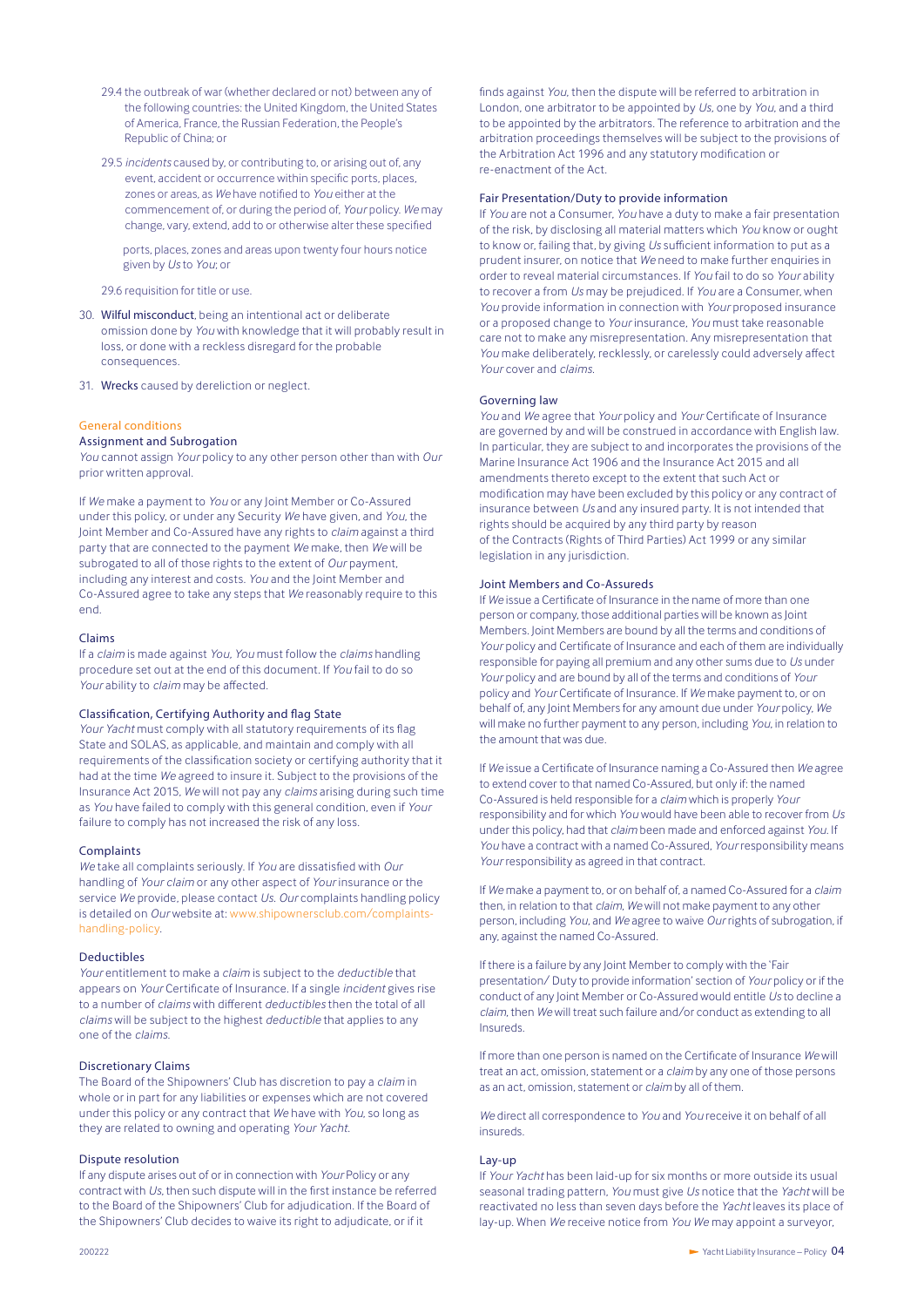at *Your* cost, to inspect the *Yacht* on *Our* behalf and *You* must provide *Your* full cooperation to this end. *You* must comply with any recommendations that *We* make following such an inspection. *We* do not pay any *claims* arising after *You* have failed to comply with any requirement of this general condition, until *You* have complied with all requirements of it, subject always to the provisions of the Insurance Act 2015. In no case do *We* pay *claims* which arise out of defects identified during such an inspection.

*We* do not return premium for periods of lay-up notified in arrears.

#### Premium

*Your* insurance premium will be fixed annually and no further premium will be payable, unless *You* ask *Us* to extend *Your* insurance cover or the material facts upon which *We* base the cover change*. You* must pay *Your* premium in such instalments and on such dates as *We* have specified. Premium is not considered paid until received by *Us*.

#### Reinsurance

*We* have the right to agree contracts of reinsurance relating to *Your* insured *Yacht*(s) with insurers of *Our* choice on terms as agreed between *Us* and those other insurers.

## Security

Where *We* consider it appropriate and necessary *We* may provide letters of undertaking, bonds or bank guarantees on *Your* behalf, as security for covered *claims*, providing *You* have paid *Your* premium and any *claims deductible* which is due to *Us*.

# Severability clause

In the event that a court or tribunal finds any part of this policy to be unenforceable, invalid or to be in conflict with any mandatorily applicable statute or law, or public policy, such part shall be severed and such a finding shall not affect the enforceability, validity or legality of the remainder of the policy, which shall remain in full force and effect.

#### Shared Ownership

If the master or any *crew* is also the owner or part-owner of an insured *Yacht*, the liability shall, in relation to *claims* arising from the act or omissions of such person in his capacity as Master or *crew*, be assessed as if such Master or *crew* was not the owner or part-owner.

### Surveys & Management Audits

*We* may at any time appoint a surveyor, at *Our* cost, to inspect *Your Yacht. We* may also wish to perform a management audit of *Your* shore side operation. *You* must provide full cooperation as may be required for such inspection or audit, and comply with all recommendations as the Managers may make as a result of it.

## Surveys & Management Audits: Follow-ups

*We* may arrange a follow up survey, at *Your* cost, to check that *You* have complied with all recommendations identified in an inspection or audit.

# Termination and cancellation

## Termination by notice

Either *We* or *You* may terminate this policy by notice at noon GMT on the renewal date of any year by giving not less than 30 days written notice.

*We* may terminate the entirety of cover under *Your* policy by notice for each and every *Yacht* insured, in the following circumstances:

- should any of *Your* insured *Yacht*(s) be used, in *Our* opinion, for a prohibited or unlawful activity or trade; or
- should any of *Your* insured *Yacht*(s) or their activities, in *Our* opinion, expose the Shipowners' Club or its Managers to *sanctions risks*; or
- upon 30 days written notice given by *Us* to *You*; or

*We* may terminate cover for *war risks* by notice for each and every *Yacht* insured upon written notice by *Us* to *You* to discontinue *war risks* cover, with cancellation becoming effective on no less than the

expiry of 7 days from midnight on the day on which *We* issue notice of cancellation.

The effect of *Your* policy being terminated by notice also extends to Joint Members and Co-Assureds. Subject to the 'Automatic termination' and 'Cancellation' provisions of this policy, the effect of *Your* policy terminating by notice is that *You* will remain liable for premium under *Your* policy and for any other sums due to *Us* except that *You* will be entitled to a daily pro rata return of premium for sums paid, if any, from the date of termination until the expiration of *Your* policy. Likewise, subject to the Exclusion 20 'Sanctions' *We* pay *claims* for events that arose prior to the date of termination butwe will not pay *claims* arising from events after the date of termination.

#### Automatic termination

*Your* policy for any of *Your Yacht*(s) will automatically terminate for that *Yacht* upon the date shown on *Your* Certificate of Insurance or upon the happening of any of the following : the sale or transfer of *Your Yacht*; a change of beneficial owner(s); upon the mortgage of *Your Yacht*; *Your Yacht* becoming an actual or constructive total loss; *Your Yacht* no longer being classed with the classification society or certifying authority that it was at the time *We* agreed to insure it; should *Your* insured *Yacht*(s) or their activities or any named insured expose the Shipowners' Club or its Managers to *Sanctions risks*; should *You* or *Your* insured *Yacht* be *designated* by any State where the Association or its Managers have their registered offices or permanent places of business or by any State being a *Major Power* or by the United Nations or the European Union.

*Your* insurance for all *Yacht*(s) will automatically terminate upon the happening of any of the following: an Insolvency event; if *You* are an individual, upon *Your* death or upon *Your* becoming incapable by reason of mental disorder of managing or administering *Your* property and affairs.

The insurance which *We* provide to *You* for *war risks* will automatically terminate upon the happening of either of the following;

- Should war break out between any of the following countries; the United Kingdom, the United States of America, France, the Russian Federation and the People's Republic of China; or
- Should *Your Yacht* be requisitioned either for title or use.

The effect of *Your* policy being automatically terminated is the same as for termination by notice except that *We* do not pay *claims* for events arising after the date of automatic termination, other than *claims* arising from *Your Yacht* becoming an actual or constructive total loss thereby triggering automatic termination.

# Cancellation

If *You* fail to pay premium in such installments and on such dates as are agreed by *Us*, *We* may serve notice in writing requiring *You* to make payment by a specified date. If *You* fail to make payment in full, on, or before the specified date *We* shall immediately cancel *Your* insurance. If *We* cancel *Your* insurance *You* must pay all premium due up to the date of cancellation. *We* will not pay *claims* for events arising on or after the date of cancellation.

*We* will not pay *claims* for events arising before the date of cancellation if premium was owing at the time the event arose and remained unpaid at the date of cancellation.

## Claims handling procedure

If *You* are involved in an event or matter which could give rise to a *claim*, please refer to *Our* website for the contact details of *Our* dedicated *Yacht* team; www.shipownersclub.com/insurance/yacht or in an emergency contact *Our* 24hr emergency response line:

Immediate advice and local assistance is also available from *Our*  Correspondents who are listed at:

www.shipownersclub.com/correspondents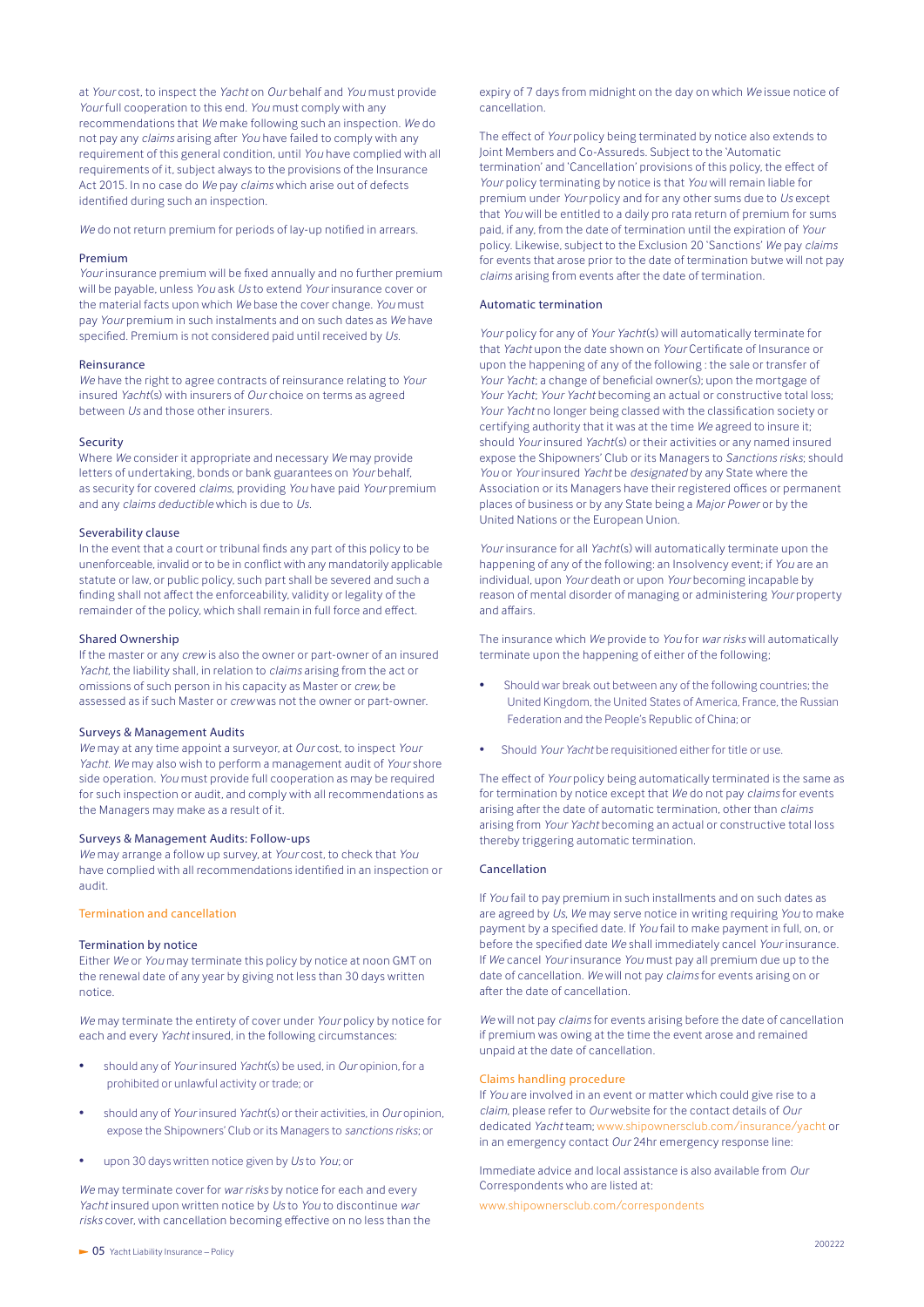# 24/7 EMERGENCY RESPONSE

The *claims* response service is available 24 hours a day, 7 days a week and provides immediate global assistance to all of *our* Members.

Calling the emergency contact number provides a quick and effective way to speak directly to a duty Shipowners' claims handler in the event of an incident or *casualty* involving an entered vessel.

London Branch +44 203 829 5858 Singapore Branch +65 8683 3190

During office hours the emergency number will redirect to the relevant corresponding office switchboard.

It is important that *You* contact *Us* or *Our* local Correspondent promptly, so that *We* can assist *You*. The earlier *We* are involved the better*. You* are required to act prudently and as if *You* are uninsured until such time as *We* have taken over the handling and management of the *incident*.

When reporting a *claim* it will help *Us* if *You* include *Your Yacht*'s name, the *incident* date, the nature of the *incident*, the location of *Your Yacht* and location of the *incident* (if different). If an injury or collision is involved *You* may be required to notify the appropriate authorities.

*We* have the right to handle, settle or compromise *claims* or proceedings as *We* see fit*. We* may appoint lawyers, surveyors or other persons when *We* consider these are necessary. They may report to *Us* and provide documents or information to *Us,* without prior referral of these matters to *You*.

When it is possible for a *Yacht* owner to limit their liability at law, that sum becomes the maximum amount recoverable under this policy and will apply regardless of whether *We* insure *You* as the owner of the *Yacht* or in some other capacity.

*You* must not admit liability for any *claim* and *You* must not settle a *claim* without *Our* prior approval*. You* must also preserve any rights *You* may have to limit *Your* liability and any rights *You* may have against any third party. *You* must also promptly notify *Us* of every event or matter which is likely to give rise to a *claim*, provide *Us* with any relevant information or documents and permit *Us* access to any persons employed by *You* who *We* consider likely to have knowledge of the event or matter. If *You* admit liability, settle or fail to preserve *Your*  limitation rights, or take any action that encourages or results in a *claim* being made against *you*, or fail to promptly notify or provide information or access to *Your* employees *Your claim* may be rejected or reduced. If *We* pay the claimant*, You* or *Your* nominated broker, manager, agent or some other person whom *You* nominate*, Our*  liability shall be fully discharged.

### Data Protection

*We* process personal information about *You* to provide *You* with insurance that benefits *You* and meets *Our* legal and regulatory requirements. For more information about how *we* process *your* personal information, including *our* full privacy notice that sets out *Your* rights in relation to the information *we* hold about *You*, please visit *our* website (www.shipownersclub.com/data-protection/) or contact the Club's Data Protection Officer.

#### Definitions

Please note that the use of *italic* text in this policy indicates that the word or phrase is defined in the clauses. Words in the singular shall include the plural and vice versa.

Bare-boat chartering means making *Your Yacht* available for hire or reward to other parties, without *Your crew* on board. Inter-company

arrangements in which *Your Yacht* is chartered from one related company to another within a company group or otherwise, is not considered to be *bare-boat chartering* for the purposes of this policy.

Casualty means an *incident* affecting the physical condition of *Your Yacht* so as to render it incapable of safe navigation to its intended destination, or which creates a threat to the life, health or safety of *Your crew* or guests.

Certificated claims means *claims* that are payable by *Us* as a result of a guarantee, undertaking, or certificate issued by *Us* on *Your* behalf.

Chartered out on a fully crewed basis means making *Your Yacht* available for hire or reward to other parties (charterers), with *Your crew* on board. Also known as time chartering.

Claims mean liability *claims* made against *You* as a result of owning or operating the *Yacht* named on *Your* Certificate of Insurance.

Communicable Disease means any disease, known or unknown, which can be transmitted by means of any substance or agent from any organism to another organism where:

- A. the substance or agent includes but is not limited to a virus, bacterium, parasite or other organism or any variation or mutation of any of the foregoing, whether deemed living or not, and
- B. the method of transmission, whether direct or indirect, includes but is not limited to human touch or contact, airborne transmission, bodily fluid transmission, transmission to or from or via any solid object or surface or liquid or gas, and
- C. the disease, substance or agent may, acting alone or in conjunction with other co-morbidities, conditions, genetic susceptibilities, or with the human immune system, cause death, illness or bodily harm or temporarily or permanently impair human physical or mental health or adversely affect the value of or safe use of property of any kind.

Consumer means *You* have taken out this cover wholly or mainly for purposes unrelated to *Your* trade, business or profession.

Crew means any person engaged or employed in any capacity in connection with *Your Yacht*, whether on board or proceeding to or from *Your Yacht* or on *Yacht*'s business.

This includes day workers, but the total number of day workers engaged on or around *Your Yacht* at any one time must not exceed 50% of *Your Yacht*'s normal *crew* complement unless *We* have been advised and agreed in writing, in advance.

*Crew* does not mean *Yacht* brokers or *Yacht* agents or those supplying services to *Your Yacht*.

Deductible means the initial amount *You* have to pay yourself before the insurance policy will respond.

Designated means listed and subject to asset blocking or freezing such that persons are prohibited from dealing with them.

Employment Practices liability claims means *claims* for wrongful or unfair termination, sexual harassment, discrimination or any other employment-related conduct.

Extra costs and expenses means costs and expenses over and above those which would ordinarily be incurred had the *incident* not taken place.

Fines include civil penalties, penal damages and other impositions similar in nature to *fines*, but not punitive damages.

Fully insured means insured at a value which, in *Our* opinion, represents *Your Yacht's* full market value, disregarding any charter or other engagement to which *Your Yacht* may be committed.

Incident means an accident or occurrence relating to the operation or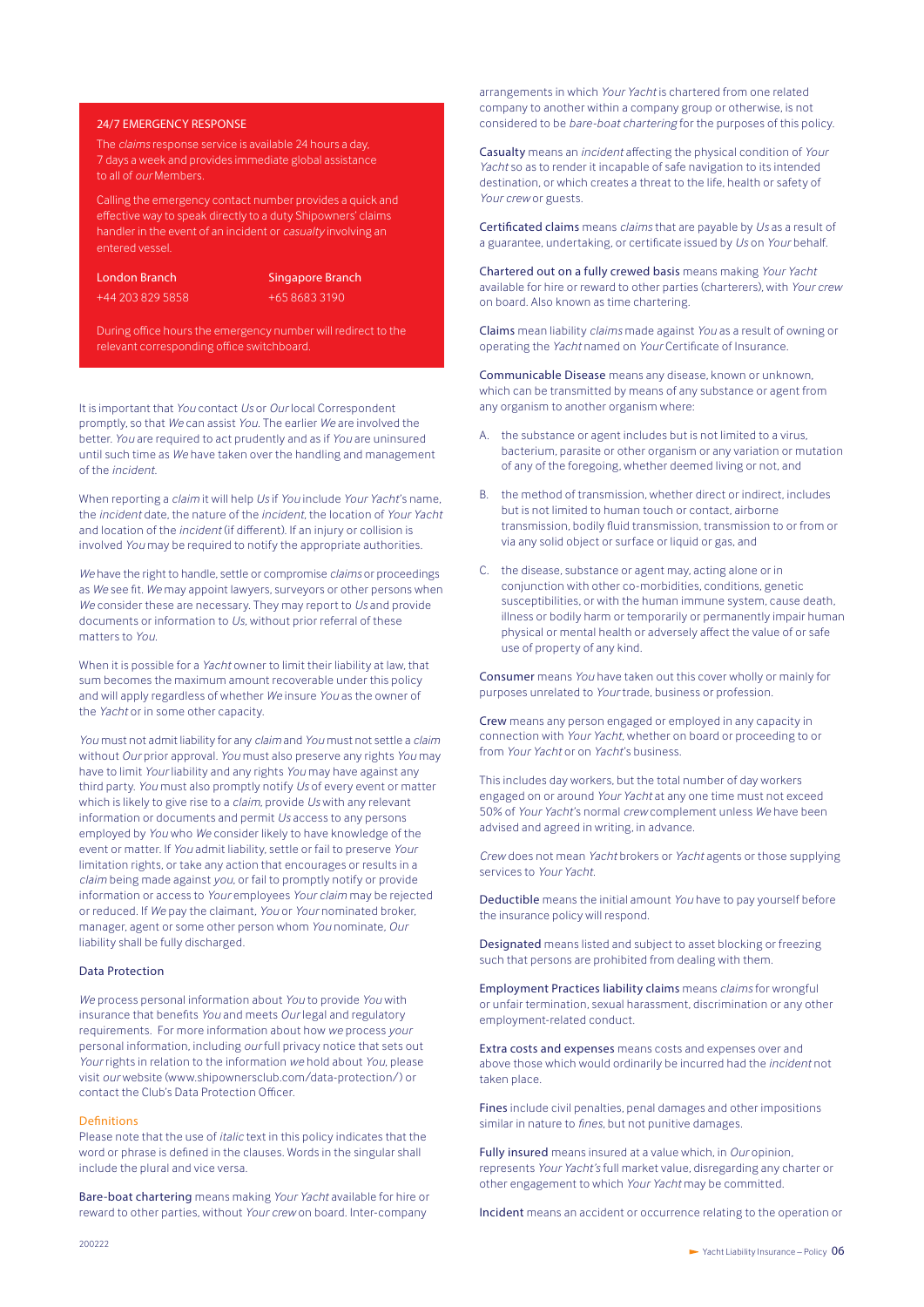use of *Your Yacht*. A series of *incidents* which have the same cause will be treated as one *incident*.

Insolvency event If *You* are an individual, *Insolvency event* means any of the following: a receiving order is made against *You*; *You* become bankrupt; *You* make any composition or arrangement with *Your* creditors generally.

If *You* are a company, *Insolvency event* means any of the following: the passing of any resolution for voluntary winding up; an order being made for compulsory winding up (other than for the purpose of company or group reorganisation); the dissolution of the company; the appointment of a receiver or manager of all or part of the company's business; upon commencement by the company of proceedings under any bankruptcy or insolvency laws to seek protection from its creditors or to reorganise its affairs.

Major Power means any of the following States: United Kingdom, United States of America, France, The Russian Federation and the People's Republic of China.

Nuclear risks means any loss, damage or expense due to or arising out of, directly or indirectly, nuclear reaction, radiation or radioactive contamination regardless of how it was caused.

Personal effects means items which *Your crew*, guests or others bring on to *Your Yacht* and which are unconnected to the operation of *Your Yacht.*

Pollution means the accidental discharge or escape of oil or other substances from *Your Yacht*.

Sanction risks means the risk of being or becoming subject to any sanction, prohibition, or adverse action in any form whatsoever by any State where *We* or *Our* Managers have registered offices or permanent places of business or any State being a *Major Power* or by the United Nations or the European Union. For the purpose of this policy, 'Major Power' means any of the following States: United Kingdom, United States of America, France, the Russian Federation and the People's Republic of China.

SCOPIC means Special Compensation P&I Club Clause.

Tender means any craft whether owned, chartered, or otherwise used by *You*, and which is either stored onboard the *Yacht* and/or towed by the *Yacht* when she is underway and which is used in connection with *Yacht* to transfer the owner, guests and *crew* of the *Yacht* or to provide support to the *Yacht* and/or entertainment to the owner, guests and *crew* of the *Yacht*.

Toy means any personal watercraft (PWC), jetski and other watercraft (other than the *Yacht* or Tender), parasailers, para-gliders, bananas, doughnuts or other watersports equipment and unmanned aerial vehicles (drones) owned and/or operated by *You* and which are designed and built for recreational use in and are stored onboard the *Yacht* when underway.

Uninsured or Underinsured third party vessel means a third party vessel whose owner or operator has no insurance or insufficient insurance to cover medical costs and expenses of *Your crew*, guests, or others.

War risks means costs or expenses (regardless of whether partially caused by neglect by *You* or *Your* servants or agents) when the *incident* giving rise to the liability or expense was caused by the following: war, civil war, revolution, rebellion, insurrection or resultant civil strife arising therefrom or any hostile act by or against a belligerent power, or any act of terrorism; capture, seizure, arrest, restraint or detainment (barratry and piracy excepted) and the consequences thereof or any attempt thereat; mines, torpedoes, bombs, rockets, shells, explosives or similar weapons of war.

We or our or us means The Shipowners' Mutual Protection and Indemnity Association (Luxembourg), the insurer.

Yacht *Yacht* means the *Yacht* named on the Certificate of Insurance as the *Yacht* insured including her *tender*(s), *toy(s)* and other equipment on board. Yacht does not include any shadow vessel in support of the *Yacht* or the shadow vessel's *tender*(s), *toy(s)* and equipment.

You or your means the person or company named as the Member in the Certificate of Insurance. Where the *Yacht* is owned by a corporate entity, the beneficial owner(s) will also benefit from the protection of the policy and if the owner is domiciled in the U.S. the U.S. Yacht Endorsement will automatically apply to this insurance.

#### Optional additional cover

If *you* require any of the following additional covers, please contact *Us*. Contact details are found on the next page.

- Legal Costs Cover.
- Personal Accident Cover.
- Yacht Owners Pre-Delivery Liability Cover.

#### London

White Chapel Building, 2nd Floor 10 Whitechapel High Street London E1 8QS

- T +44 207 488 0911
- F +44 207 480 5806
- E info@shipownersclub.com

The Shipowners' Mutual Protection and Indemnity Association (Luxembourg) | 16, Rue Notre-Dame | L–2240 Luxembourg | Incorporated in Luxembourg | RC Luxembourg B14228

## Singapore

9 Temasek Boulevard Suntec Tower Two, #22–02 Singapore 038989

- T +65 6593 0420
- $F + 6565930449$
- E info@shipowners.com.sg

The Shipowners' Mutual Protection and Indemnity Association (Luxembourg) | Singapore Branch | Company No. T08FC7268A

# MARITIME LABOUR CONVENTION (MLC) CERTIFICATES **CLAUSE**

# THE ADDITIONAL COVER WHICH FOLLOWS DOES NOT FORM PART OF ANY MEMBER'S INSURANCE UNLESS AND TO THE EXTENT THAT IT IS EXPRESSLY AGREED AND INCORPORATED INTO THE MEMBER'S CERTIFICATE OF INSURANCE.

- 1. Subject only to the other provisions of this MLC Certificates Clause ("Certificates Clause"), we shall discharge and pay on your behalf under the 2006 Maritime Labour Convention as amended (MLC 2006) or domestic legislation by a State Party implementing MLC 2006:
	- a) Liabilities in respect of outstanding wages and repatriation of a seafarer together with costs and expenses incidental thereto in accordance with Regulation 2.5, Standard A2.5 and Guideline B2.5; and
	- b) Liabilities in respect of compensating a seafarer for death or long-term disability in accordance with Regulation 4.2, Standard A4.2 and Guideline B4.2.
	- c) Accordance with Regulation 4.2, Standard A4.2 and Guideline R4.2
- 2. When we make a payment to a seafarer under the Certificates Clause we shall, in accordance with MLC 2006 acquire by subrogation, assignment or otherwise the rights which the seafarer would have enjoyed and in addition we have a right to seek reimbursement of such payments from the Assured and/or Joint Members save to the extent that such payment is in respect of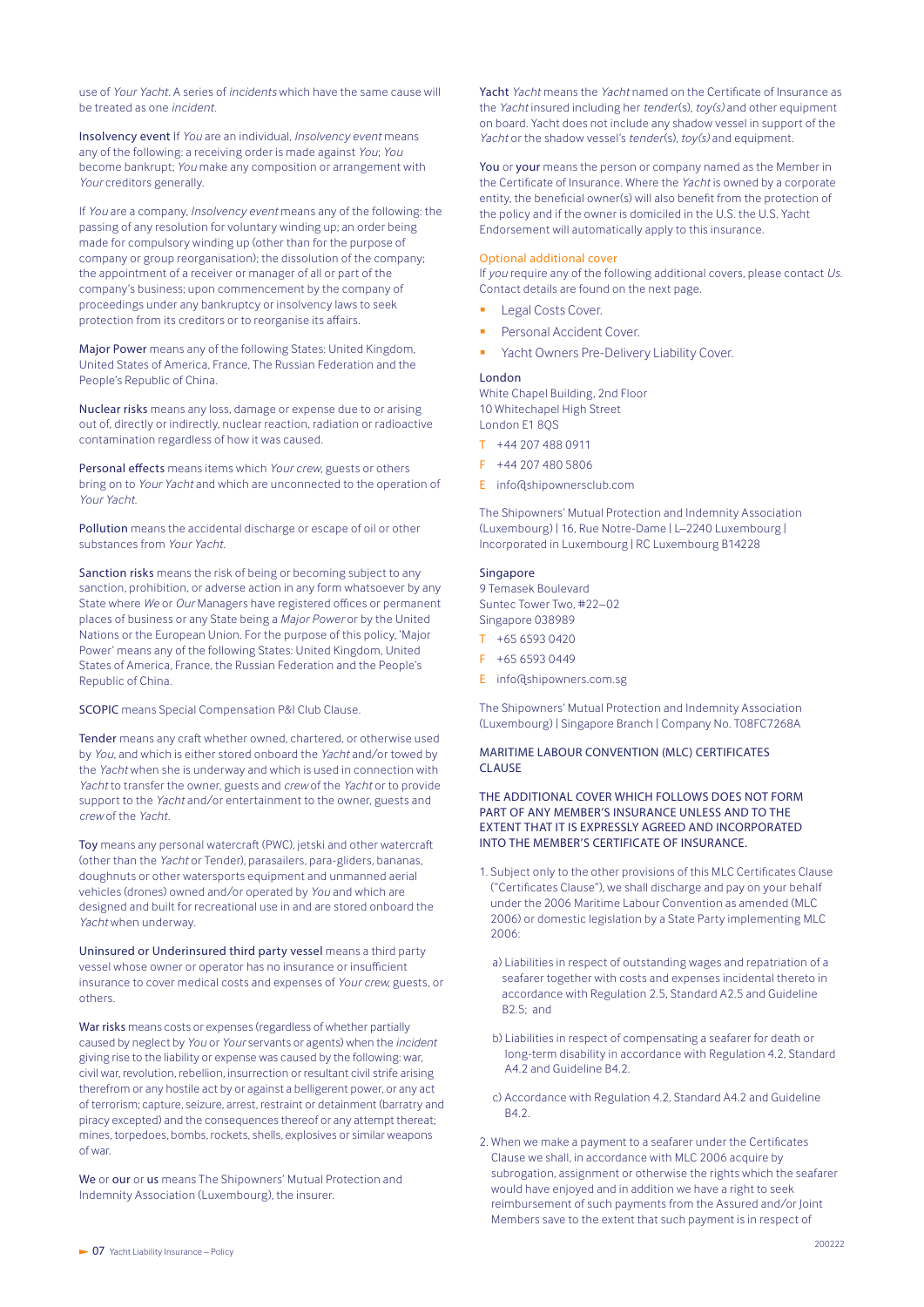liabilities, costs or expenses which are recoverable under the Policy.

- 3. There shall be no payment under paragraph 1(a) or paragraph 1(b) if and to the extent that the liability, cost or expense is recoverable under any social security scheme or fund, separate insurance or any other similar arrangement.
- 4. We shall not discharge or pay any liabilities, costs or expenses under paragraph 1(a) or paragraph 1(b), irrespective of whether a contributory cause of the same being incurred was any neglect on your part or on the part of your servants or agents, where such liabilities, costs or expenses were directly or indirectly caused by or contributed to by or arise from:
	- a) Any chemical, biological, bio-chemical or electromagnetic weapon,
	- b) The use or operation, as a means for inflicting harm, of any computer, computer system, computer software programme, computer virus or process or any other electronic system.
- 5. The Certificates Clause may be cancelled in respect of War Risks by us on 30 days' notice to you (such cancellation becoming effective on the expiry of 30 days from midnight of the day on which notice of cancellation is issued).
- a) Whether or not such notice of cancellation has been given the Certificates Clause hereunder shall terminate automatically in respect of the War Risks:
- (i) Upon the outbreak of war (whether there be a declaration of war or not) between any of the following: United Kingdom, United States of America, France, the Russian Federation, the People's Republic of China;
	- (ii) In respect of any ship, in connection with which cover is granted hereunder, in the event of such ship being requisitioned either for title or use.
- b) The Certificates Clause excludes loss, damage, liability or expense arising from:
	- (i) The outbreak of war (whether there be a declaration of war or not) between any of the following: the UK, the USA, France, The Russian Federation, the People's Republic of China;
	- (ii) Requisition for title or use.
- 6. The Certificates Clause shall be subject to the Sanctions and Nuclear Risks exclusions in your Policy.
- 7. Without prejudice to paragraph 5, cover under the Certificates Clause shall cease 30 days after notice of termination in accordance with either Regulation 2.5, Standard A2.5.2.11 or Regulation 4.2, Standard A4.2.12.
- 8. Any dispute arising out of or in connection with the Certificates Clause shall be resolved in accordance with the Dispute Resolution and Governing Law sections in your Policy.
- 9. For the purpose of the Certificates Clause: "You or your" means any insured party who is liable for the payment of calls, contributions, premium or other sums due under your Policy.

"Seafarer" shall have the same meaning as in MLC 2006. "War Risks" means the risks set out in the Definitions section of your policy.

# BIO-CHEMICAL EXTENSION CLAUSE

THE FOLLOWING BIO-CHEMICAL EXTENSION CLAUSE FORMS PART OF A MEMBER'S INSURANCE UNLESS OTHWERWISE AGREED BY THE MANAGERS IN WRITING

1. Subject to the terms and conditions and exclusions set out herein, cover is extended to include the liability of the

# Member (being an Insured Owner):

- (a) To pay damages, compensation or expenses in consequence of the personal injury to or illness or death of any seaman (including diversion expenses, repatriation and substitute expense and shipwreck unemployment indemnity),
- (b) For the legal costs and expenses incurred solely for the purpose of avoiding or minimising any liability or risk insured by an Association (other than under the 'Discretionary Claims' section of your policy)
- 1.2 Where such liability is not recoverable under:
	- (a) Any war risk P&I policies either provided by us or by someone else,
- 1.3 Solely by reason of the operation of an exclusion of liabilities, costs, losses and expenses directly or indirectly caused by or contributed to by or arising from:
	- (a) Any chemical, biological, bio-chemical or electromagnetic weapon
	- (b) The use or operation, as a means for inflicting harm, of any computer, computer system, computer software program, malicious code, computer virus or process or any other electronic system,
- 1.4 Other than liabilities, costs, losses and expenses arising from:
	- (i) Explosives or the methods of the detonation or attachment thereof
	- (ii) The use of the entered ship or its cargo as a means for inflicting harm, unless such cargo is a chemical or biochemical weapon.
	- (iii) The use of any computer, computer system or computer software program or any other electronic system in the launch and/or guidance system and/or firing mechanism of any weapon or missile.

# 2. Excluded Areas

- 2.1 The Board may in its discretion decide that there shall be no recovery in respect of any liabilities, costs, losses and expenses directly or indirectly caused by or contributed to by or arising out of any event, accident or occurrence within such ports, places, zones or areas, or during such period as they may specify.
- 2.2 At any time or times before, or at the commencement of, or during the Policy Year, the Association may by notice to the Member change, vary, extend, add to or otherwise alter the ports, places, countries, zones and periods specified in Clause 2.1 from a date and time specified by the Association not being less than 24 hours from midnight on the day the notice is given to the Member.

### 3. Cancellation

Cover hereunder may by notice to the Member be cancelled by the Association from a date and time specified by the Association, not being less than 24 hours from midnight on the day notice of cancellation is given to the Member.

#### 4. Limit of Liability

- 4.1 Subject to Clause 4.2 the limit of liability of the Association under this extension of cover in respect of all claims shall be in the aggregate US\$ 30 million each ship any one accident or occurrence or series thereof arising from any one event.
- 4.2 In the event that there is more than one entry by any person for Bio- Chemical cover as provided herein in respect of the same ship with the Association and/or any other insurer which participates in